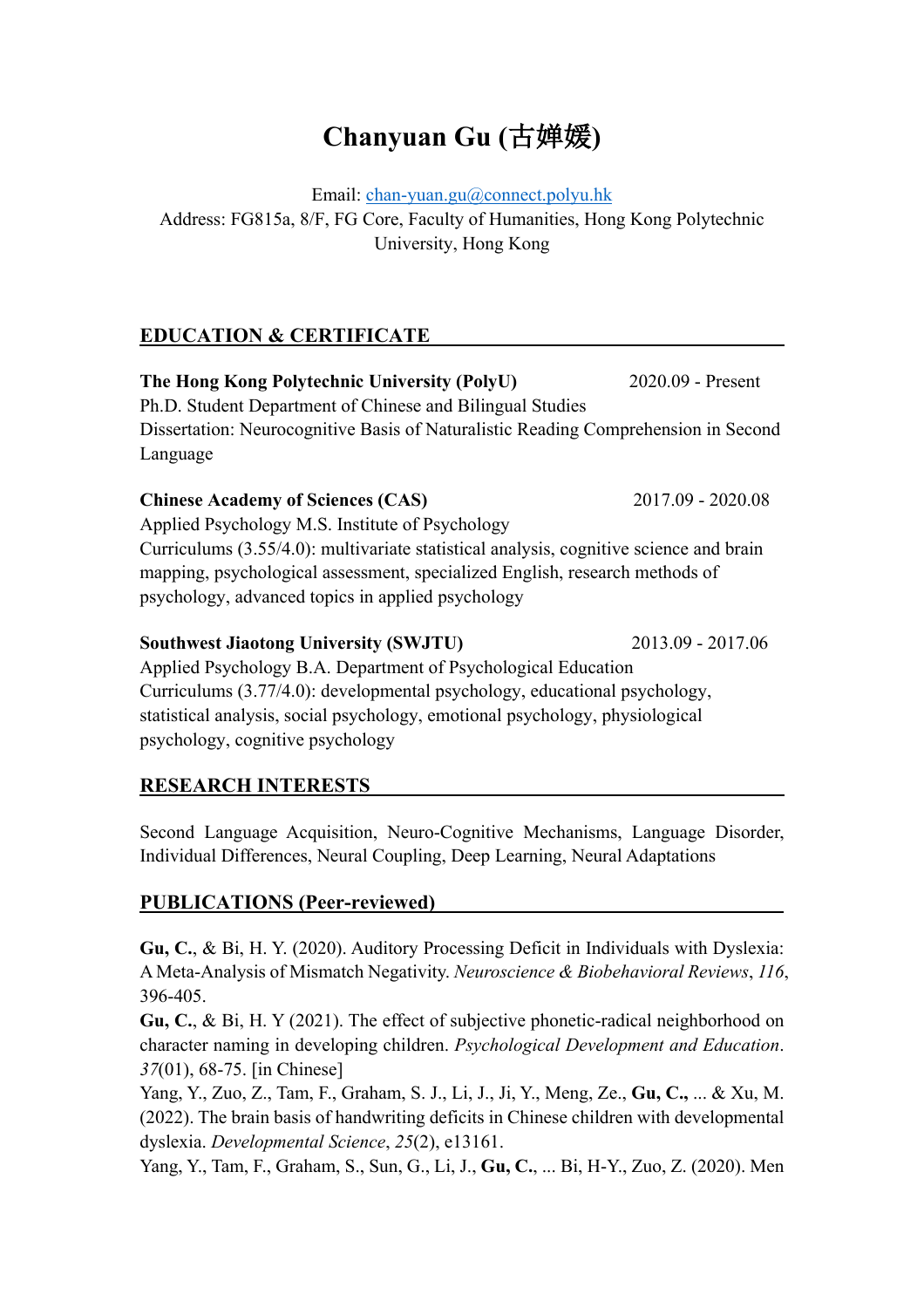and women differ in the neural basis of handwriting. *Human Brain Mapping*, *41*(10), 2642-2655.

# **CONFERENCE PRESENTATIONS (Peer-reviewed)**

**Gu, C.**, & Li, P. (March 2022). Lexical processing in L1 and L2 naturalistic reading: Evidence from neural connectivity and network science. Oral presentation at the 6th Conference of Association for Reading and Writing in Asia (virtual meeting).

**Gu, C.**, & Li, P. (Oct 2021). How bilinguals dynamically comprehend words in the text: Evidence from neural connectivity and network science. Slide Slam Presentation at the 2021 SNL Annual Meeting (virtual meeting).

**Gu, C.**, & Bi, H. Y. (Oct 2021). Categorical Perception of Mandarin tones in Children with Developmental Dyslexia. Slide Slam Presentation at the 2021 SNL Annual Meeting (virtual meeting).

**Gu, C.**, & Bi, H. Y. (Nov 2018). The effect of subjective phonetic-radical neighborhood on character naming in developing children. Oral presentation at the 21th National Academic Congress of Psychology, Beijing, China.

**Gu, C.**, & Bi, H. Y. (Sep 2020). Auditory Processing Deficit in Individuals with Dyslexia: A Meta-Analysis of Mismatch Negativity. Oral presentation at the 4th Conference of Association for Reading and Writing in Asia (virtual meeting).

## **RESEARCH EXPERIENCE**

| Reading Brain                                                                                         |                     |
|-------------------------------------------------------------------------------------------------------|---------------------|
| Leader (dissertation)                                                                                 | $2020.11 -$ Present |
| Multimedia Learning                                                                                   |                     |
| Main Assistant                                                                                        | $2020.10$ – Present |
| Reading-related abilities in twins                                                                    |                     |
| Assistant                                                                                             | $2019.04 - 2019.12$ |
| Cognitive neural mechanism and intervention of Chinese developmental dyslexia with<br>writing deficit |                     |
| Assistant                                                                                             | $2018.09 - 2019.12$ |
| The function of visual macro-cell pathway in Chinese Developmental dyslexia<br>Assistant              | 2018.09 - 2018.11   |
| The audiovisual integration ability in Chinese children with developmental dyslexia                   |                     |
| Assistant                                                                                             | 2018.09 - 2019.02   |
| The brain function and structural connection of Chinese character writing                             |                     |
| Assistant                                                                                             | 2018.09 - 2019.02   |